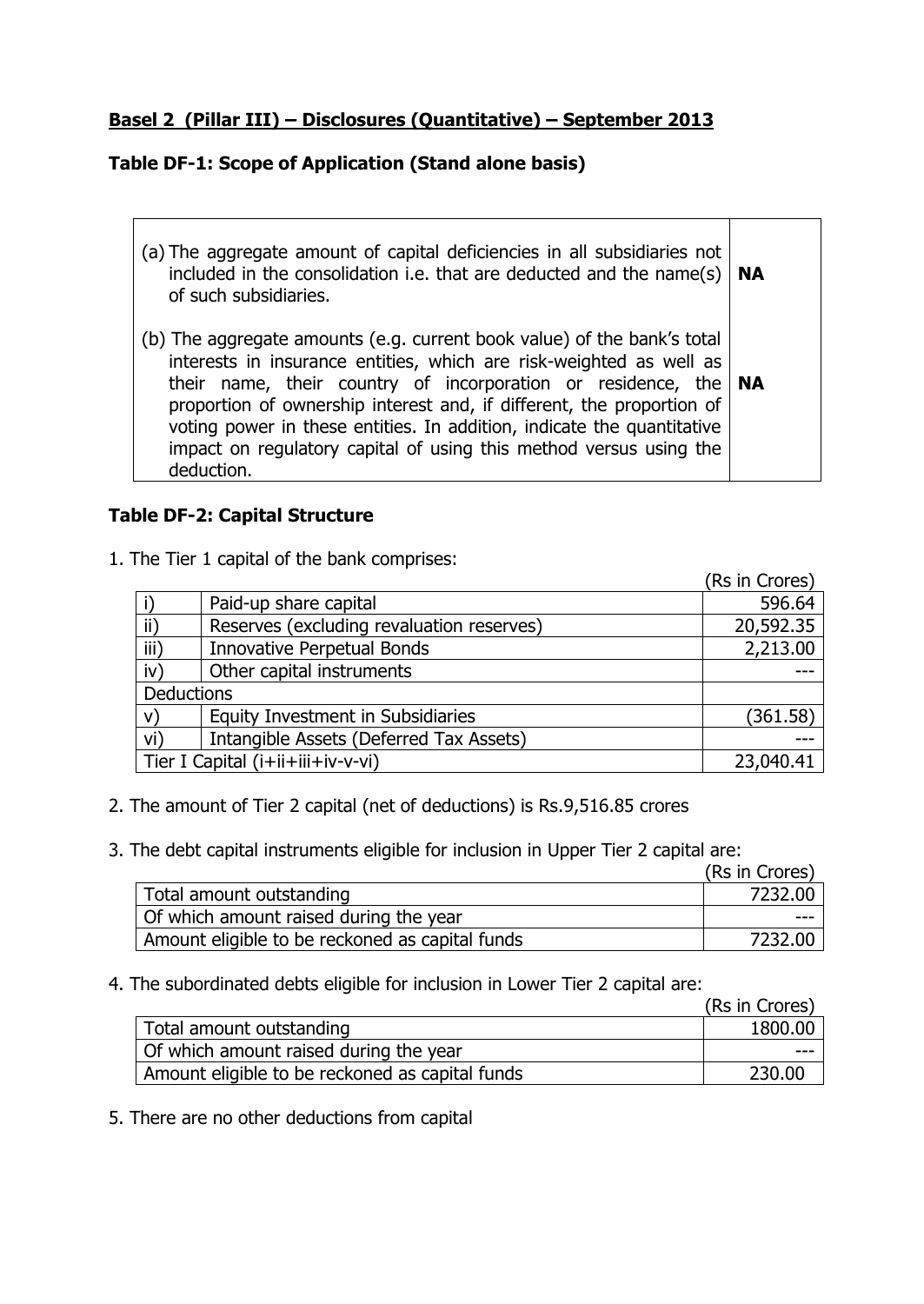6. The total eligible capital comprises:

|                 | (Rs in Crores) |
|-----------------|----------------|
| Tier I Capital  | 23040.41       |
| Tier II Capital | 9516.85        |
| Total Capital   | 32557.26       |

# **Table DF-3: Capital Adequacy**

| (b) Capital requirements for credit risk at 9% of RWA:   |                          |
|----------------------------------------------------------|--------------------------|
| Portfolios subject to standardized approach:             | Rs. 24,318.96 Crores     |
| Securitization exposures:                                | <b>NIL</b>               |
| (c) Capital requirements for market risk:                |                          |
| Standardized duration approach;                          |                          |
| - Interest rate risk:                                    | <b>Rs. 750.68 Crores</b> |
| - Foreign exchange risk (including gold):                | Rs. 6.75 Crores          |
| - Equity risk:                                           | Rs. 242.59 Crores        |
| d) Capital requirements for operational risk:            |                          |
| Basic indicator approach:                                | Rs. 1,660.99 Crores      |
| (e) Total and Tier 1 capital ratio:                      |                          |
| For the top consolidated group; and                      |                          |
| For significant bank subsidiaries (stand alone or sub-   |                          |
| consolidated depending on how the Framework is applied). |                          |
| For BOI Solo                                             | 10.86% & 7.69%           |

# **TableDF-4: Credit risk: general disclosures for all Banks**

1. The total gross credit exposures

|                                              | (Rs.in Crores) |
|----------------------------------------------|----------------|
| Category                                     | Amount         |
| <b>Fund Based</b>                            | 336823.67      |
| Non Fund Based*                              | 67404.44       |
| * Excluding Credit Equivalent of Derivatives |                |

# 2. The geographic distribution of exposure is:

|                   |           | (Rs.in Crores) |
|-------------------|-----------|----------------|
|                   | Domestic  | Overseas       |
| <b>Fund Based</b> | 232814.67 | 104009         |
| Non Fund Based    | 56085.04  | 11319.40       |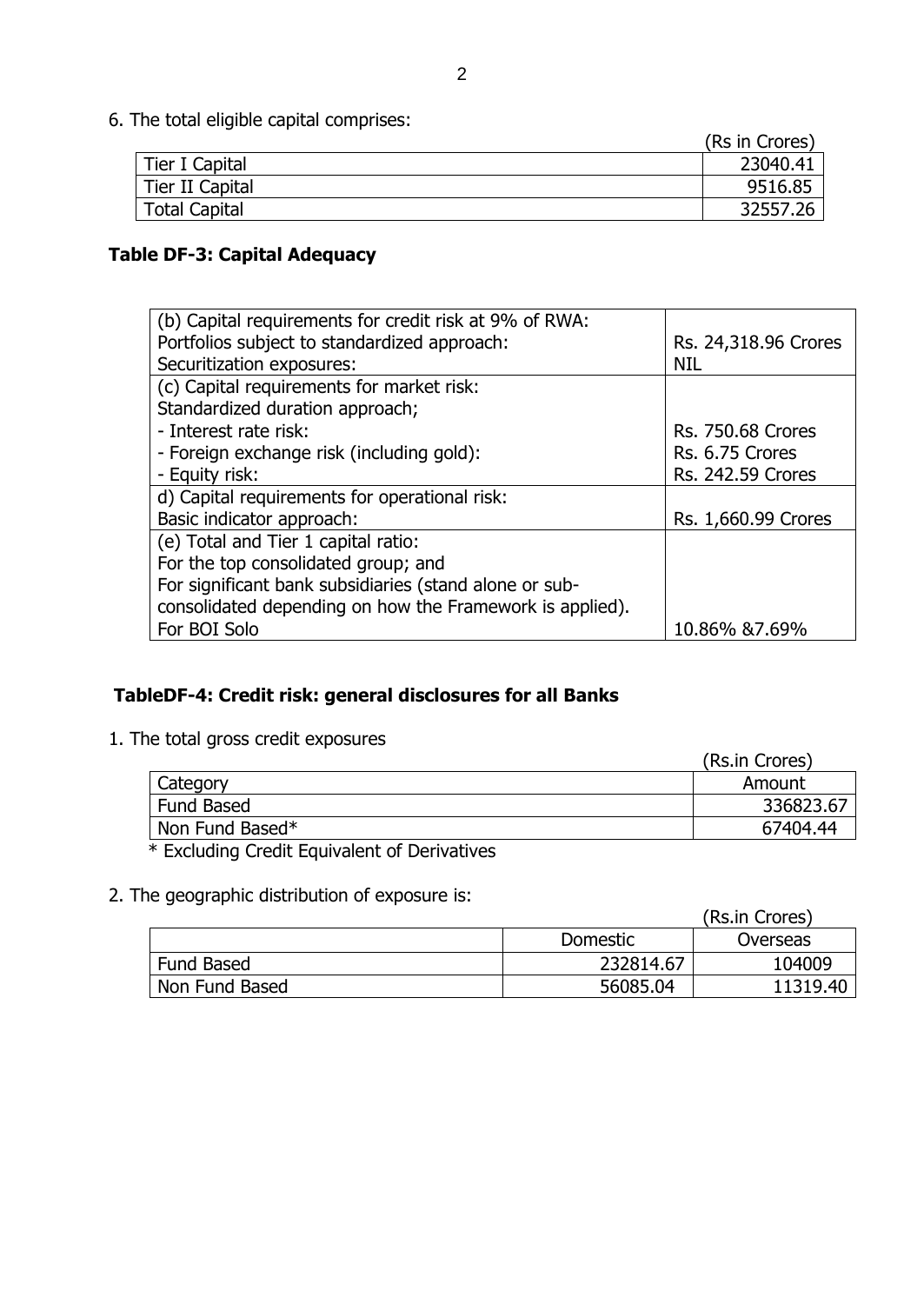| <b>Industry Name</b>                    | Fund Based    | Non Fund Based |
|-----------------------------------------|---------------|----------------|
|                                         | (Outstanding) | (Outstanding)  |
|                                         | Rs. in Crores | Rs. in Crores  |
| Coal                                    | 30.20         | 1324.40        |
| Mining                                  | 1247.99       | 0.00           |
| Iron & Steel                            | 14984.44      | 519.46         |
| <b>Other Metal &amp; Metal Products</b> | 3954.92       | 919.02         |
| All Engineering                         | 2449.00       | 1570.94        |
| Of which Electronics                    | 824.87        | 411.64         |
| Electricity                             | 14353.40      | 5328.80        |
| <b>Cotton Textiles</b>                  | 4481.13       | 410.58         |
| <b>Jute Textiles</b>                    | 105.73        | 125.66         |
| <b>Other Textiles</b>                   | 4724.87       | 903.90         |
| Sugar                                   | 2652.35       | 97.08          |
| Tea                                     | 45.16         | 1.19           |
| Food Processing                         | 4615.53       | 182.25         |
| Vegetable Oil & Vanaspati               | 929.15        | 2208.44        |
| <b>Tobacco &amp; Tobacco Products</b>   | 637.31        | 58.00          |
| Paper & Paper Products                  | 1238.62       | 147.50         |
| Rubber & Rubber Products                | 2501.74       | 2262.37        |
| Chemical, Dyes, Paints etc.             | 5831.99       | 1449.56        |
| Of which Fertilisers                    | 1100.62       | 121.54         |
| Of which Petro-chemicals                | 1260.26       | 485.68         |
| Of which Drugs & Pharmaceuticals        | 2015.21       | 329.36         |
| Cement                                  | 1231.75       | 69.07          |
| Leather & Leather Products              | 452.86        | 52.78          |
| Gems & Jewellery                        | 5979.26       | 845.13         |
| Construction                            | 2621.08       | 1630.10        |
| Petroleum                               | 2265.97       | 985.09         |
| Automobiles including Trucks            | 1989.43       | 1454.68        |
| <b>Computer Software</b>                | 0.00          | 0.00           |
| Infrastructure*                         | 35964.38      | 9497.99        |
| Of which Power                          | 14353.40      | 5328.80        |
| Of which Telecommunications             | 1389.92       | 54.17          |
| Of which Roads & Ports                  | 8543.13       | 2059.72        |
| <b>Other Industries</b>                 | 19056.15      | 22974.81       |
| Residuary Other Advances (to balance    |               |                |
| with Gross Advances)                    | 216832.66     | 17714.44       |
| <b>Total</b>                            | 336823.67     | 67404.44       |

3. Industry type distribution of exposure (Fund Based & Non Fund Based) –is as under:

\* Fund Based – Exposure to Infrastructure at 10.68% exceeds 5% total Fund Advances. Non Fund Based - Exposure to Infrastructure at 14.09% exceeds 5% total Non Fund Advances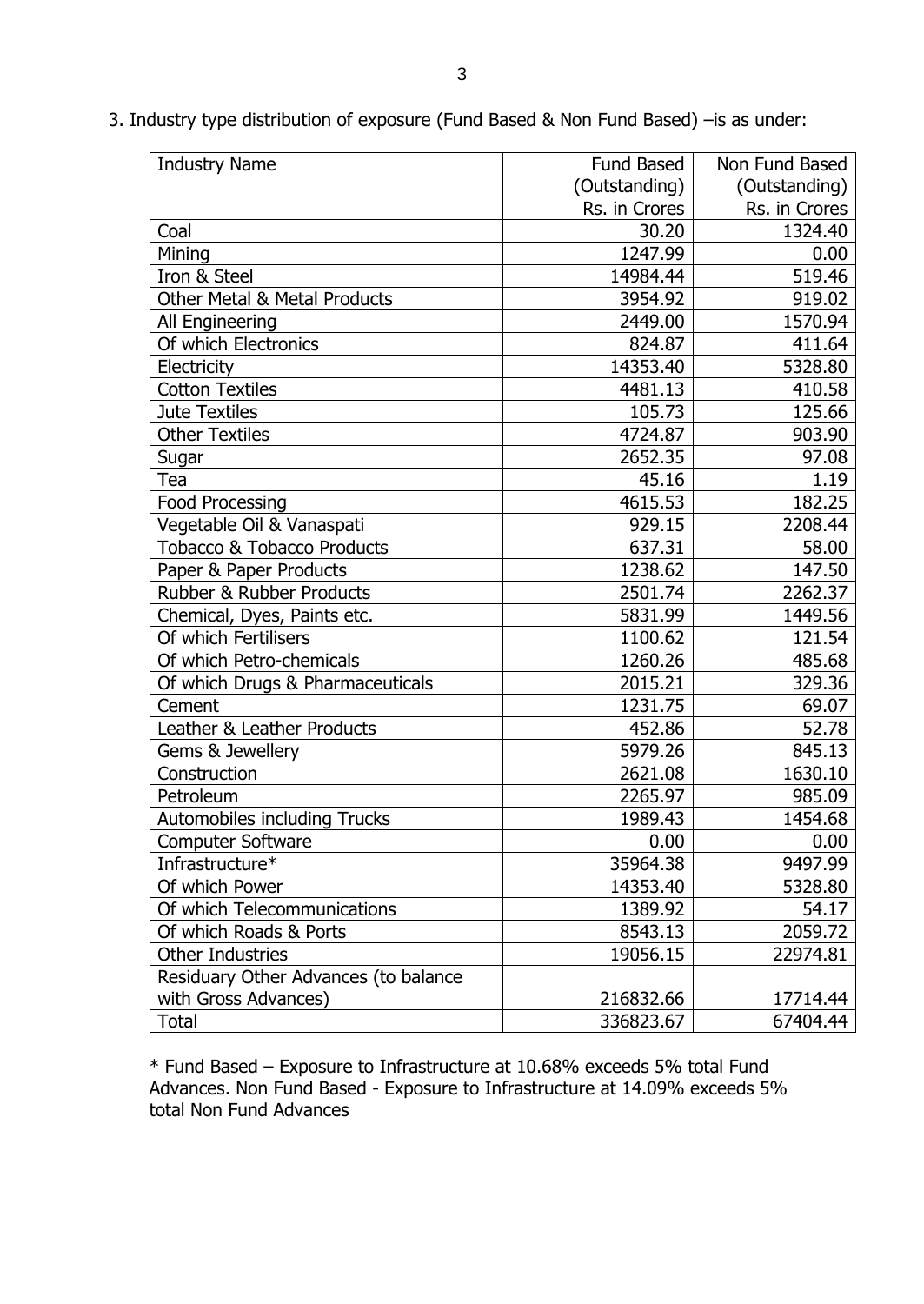|                         |          |             | (Rs in Crores)          |
|-------------------------|----------|-------------|-------------------------|
|                         | Advances | Investments | <b>Foreign Currency</b> |
|                         |          | (gross)     | Assets                  |
| Next day                | 15621    | 307         | 8509                    |
| $2 - 7$ days            | 29378    | 752         | 23470                   |
| $8 - 14$ days           | 16219    | 1292        | 10305                   |
| $15 - 28$ days          | 13266    | 1576        | 10921                   |
| 29 days $-$ 3 months    | 22888    | 7166        | 14000                   |
| $>3$ months $-6$ months | 25431    | 4767        | 15159                   |
| $> 6$ months $-1$ year  | 30991    | 3781        | 20173                   |
| $>1$ year - 3 years     | 35743    | 11851       | 5773                    |
| $>$ 3 years – 5 years   | 35034    | 19886       | 3620                    |
| $> 5$ years             | 107620   | 56973       | 3151                    |

4. The residual contractual maturity break down of assets is:

5. The gross NPAs are:

| Category      | (Rs in Crores) |
|---------------|----------------|
| Sub Standard  | 5371.82        |
| Doubtful $-1$ | 2555.15        |
| Doubtful $-2$ | 1178.44        |
| Doubtful $-3$ | 226.47         |
| Loss          | 548.19         |
| <b>TOTAL</b>  | 9880.07        |

6. The amount of net NPAs is Rs. 6156.58 crores.

- 7. The NPA ratios are as under:
	- a. Gross NPAs to Gross Advances: 2.93%
	- b. Net NPAs to Net Advances: 1.85%
- 8. The movement of gross NPA is as under:

| (Rs in Crores) |  |
|----------------|--|
|----------------|--|

| i) Opening balance at the beginning of the year       | 8765.25 |
|-------------------------------------------------------|---------|
| ii) Additions during the year                         | 3454.92 |
| iii) Reductions during the year                       | 2340.10 |
| iv) Closing balance at the end of the year (i+ii-iii) | 9880.07 |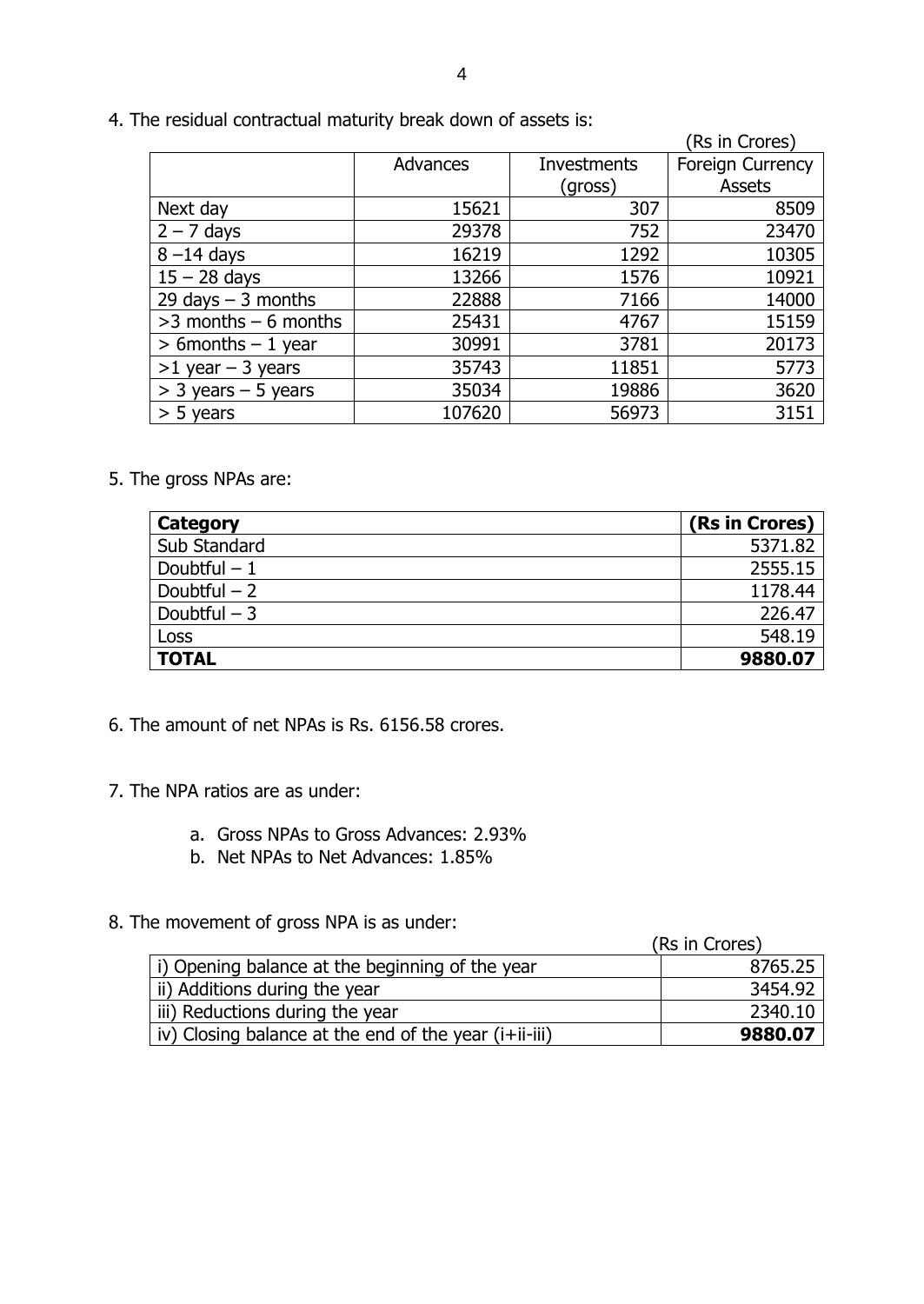9. The movement of provision for NPAs is as under:

|                                                       | (Rs in Crores) |
|-------------------------------------------------------|----------------|
| i) Opening balance at the beginning of the year       | 1958.88        |
| ii) Provisions made during the year                   | 2084.16        |
| iii) Write-off/write-back of excess provisions        | 1285.58        |
| iv) Closing balance at the end of the year (i+ii-iii) | 2757.46        |

10. The amount of non-performing investment is Rs. 534.79 crores.

11. The amount of provision held for non-performing investment is Rs. 452.11 crores.

12. The movement of provisions for depreciation on investments is as under:

|                                                       | (Rs in Crores) |
|-------------------------------------------------------|----------------|
| i) Opening balance at the beginning of the year       | 980.10         |
| ii) Provisions made during the year                   | 294.64         |
| iii) Write-off/write-back of excess provisions        | 113.73         |
| iv) Closing balance at the end of the year (i+ii-iii) | 1116.01        |

## **Table DF-5: Credit risk: disclosures for portfolios subject to the standardized approach**

| For exposure amounts after risk mitigation subject to the<br>standardized approach, amount of a bank's outstanding (rated and<br>unrated) in the following three major risk buckets as well as those<br>that are deducted; |                                |
|----------------------------------------------------------------------------------------------------------------------------------------------------------------------------------------------------------------------------|--------------------------------|
| The total credit exposure (Funded excluding market related off<br>balance sheet items) of the bank (subject to standardized<br>approach), are classified under major risk buckets are as under: -                          |                                |
| Below 100 % risk weight:<br>100 % risk weight:                                                                                                                                                                             | Rs 363,854 Cr<br>Rs 159,044 Cr |
| More than 100 % risk weight:                                                                                                                                                                                               | Rs 39,215 Cr                   |
| Deducted                                                                                                                                                                                                                   | NIL                            |